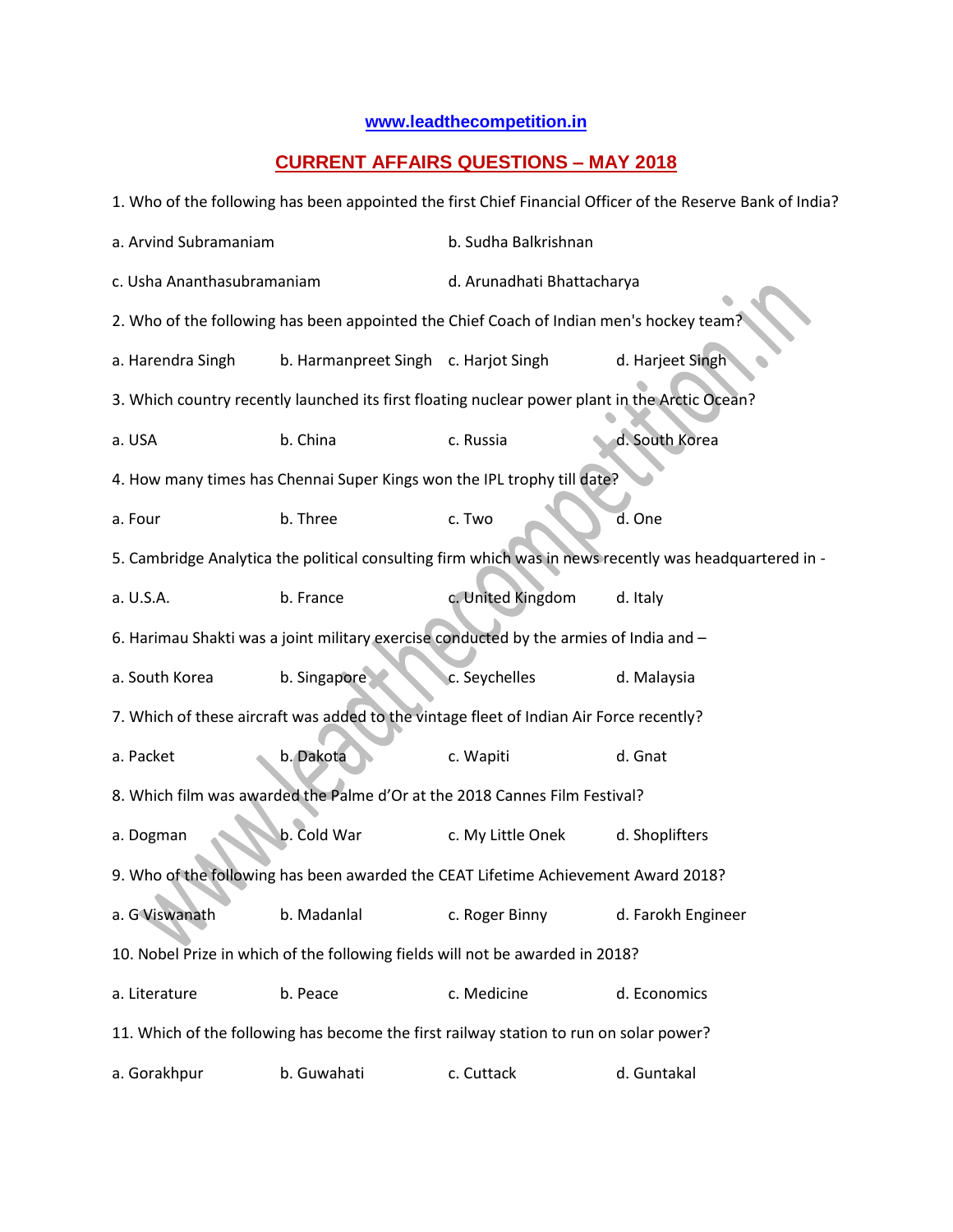|                                                                                                                                                    | 12. In which river in India is the Indus dolphin found? |                                     |                                                                                                   |  |  |  |
|----------------------------------------------------------------------------------------------------------------------------------------------------|---------------------------------------------------------|-------------------------------------|---------------------------------------------------------------------------------------------------|--|--|--|
| a. Jhelum                                                                                                                                          | b. Ganges                                               | c. Yamuna                           | d. Beas                                                                                           |  |  |  |
| 13. How many times has Kami Rita Sherpa climbed Mt. Everest to create a new record for most number<br>of ascents to the world's highest peak?      |                                                         |                                     |                                                                                                   |  |  |  |
| a. 19 times                                                                                                                                        | b. 20 times                                             | c. 21 times                         | d. 22 times                                                                                       |  |  |  |
| 14. Anindita Anaam who has been awarded Sri Jaydev Rashtriya Yuva Pratibha Puraskar 2018 is<br>associated with which of the following dance forms? |                                                         |                                     |                                                                                                   |  |  |  |
| a. Kathak                                                                                                                                          | b. Kuchipudi                                            | c. Odissi                           | d. Bharat Natyam                                                                                  |  |  |  |
| 15. Which of these has developed atomic clocks for use in satellites by ISRO?                                                                      |                                                         |                                     |                                                                                                   |  |  |  |
| a. Space Applications Centre                                                                                                                       |                                                         | b. National Remote Sensing Centre   |                                                                                                   |  |  |  |
| c. Antrix Corporation Limited                                                                                                                      |                                                         | d. National Aeronautical Laboratory |                                                                                                   |  |  |  |
| 16. Which country won the 5 <sup>th</sup> Champions Trophy Women's Hockey tournament held in South Korea in<br>May 2018?                           |                                                         |                                     |                                                                                                   |  |  |  |
| a. India                                                                                                                                           | b. Malaysia                                             | c. South Korea                      | d. Japan                                                                                          |  |  |  |
| 17. Legislation of which State allowing former CMs to occupy govt bungalows was struck down by the<br>Supreme Court recently?                      |                                                         |                                     |                                                                                                   |  |  |  |
| a. Uttar Pradesh                                                                                                                                   | b. Karnataka                                            | c. West Bengal                      | d. Bihar                                                                                          |  |  |  |
| 18. Which country won the 2018 Thomas Cup badminton tournament in Thailand recently?                                                               |                                                         |                                     |                                                                                                   |  |  |  |
| a. Japan                                                                                                                                           | b. Thailand                                             | c. South Korea                      | d. China                                                                                          |  |  |  |
| 19. REPLACE is an action package released by World Health Organisation to target -                                                                 |                                                         |                                     |                                                                                                   |  |  |  |
| a. Trans fats                                                                                                                                      | b. Sugar                                                | c. Salt                             | d. Tobacco                                                                                        |  |  |  |
| 20. What is the new investment limit for senior citizens under the Pradhan Mantri Vaya Vandan Yojana?                                              |                                                         |                                     |                                                                                                   |  |  |  |
| a. 8 lakhs                                                                                                                                         | b. 10 lakhs                                             | c. 12 lakhs                         | d. 15 lakhs                                                                                       |  |  |  |
| 21. What percentage of stake in Flipkart is being acquired by Walmart?                                                                             |                                                         |                                     |                                                                                                   |  |  |  |
| a. 51%                                                                                                                                             | b. 63%                                                  | c. 77%                              | d. 83%                                                                                            |  |  |  |
|                                                                                                                                                    |                                                         |                                     | 22. Who of the following has been awarded the CK Nayudu Lifetime Achievement Award 2017-18 by the |  |  |  |

BCCI?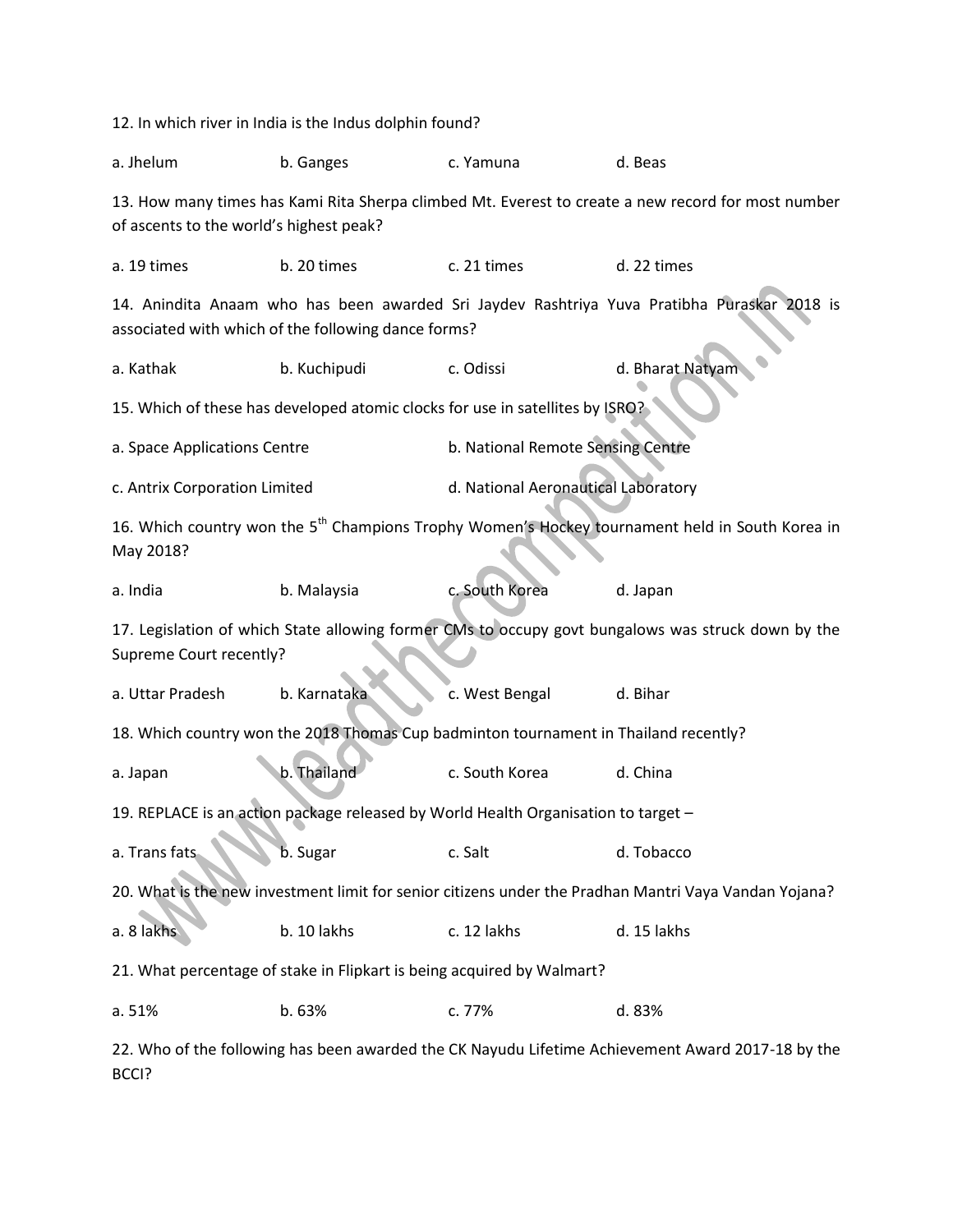a. Anshuman Gaekwad b. Sanjay Manjrekar c. Eknath Solkar d. Chetan Chauhan 23. Who was the first President of India to visit Siachen? a. Shri VV Giri b. Giani Zail Singh c. Mrs Pratibha Patil d. Dr. APJ Abdul Kalam 24. Who of the following has recently become the oldest Indian woman to climb Mt. Everest? a. Muri Linggi b. Premlata Agarwal c. Sangeeta Bahl d. Santosh Yadav 25. At which place in Jharkhand is setting up of All India Institute of Medical Sciences approved by the Union Cabinet? a. Dhanbad b. Deoghar c. Jamshedpur d. Ranchi 26. USA recently moved its embassy in Israel to Jerusalem. In which city was its embassy prior to this? a. Tel Aviv b. Nazareth c. Eilat d. It did not have any embassy in Israel 27. Muhammad Yunus who has been awarded the Kalinga Institute of Social Sciences Humanitarian Award 2018 belongs to – a. Afghanistan b. Iran c. Pakistan d. Bangladesh 28. On which river is the Pakal Dul Hydro Electric project being constructed? a. Jhelum b. Punjnad c. Marusadar d. Chenab 29. Which team was awarded the IPL Fair Play Award in the recently concluded IPL tournament/ a. Chennai Super Kings b. Sunrisers Hyderabad c. Mumbai Indians d. Delhi Daredevils 30. Of which country was Nicolas Maduro re-elected the President for the second six-year term? a. Bolivia b. Philippines c. Columbia d. Venezuela 31. Who of the following has been awarded the 2018 Man Booker International Prize for Fiction for his book Flights? a. Olga Tokarczuk b. Ahmed Saadawi c. Han Kang d. Virginie Despentes 32. Which of the following parties won a single seat in the recent assembly elections of Karnataka? a. Samajwadi Party **b. Bahujan Samaj Party** c. Aam Aadmi Party **d. Trinamool Congress**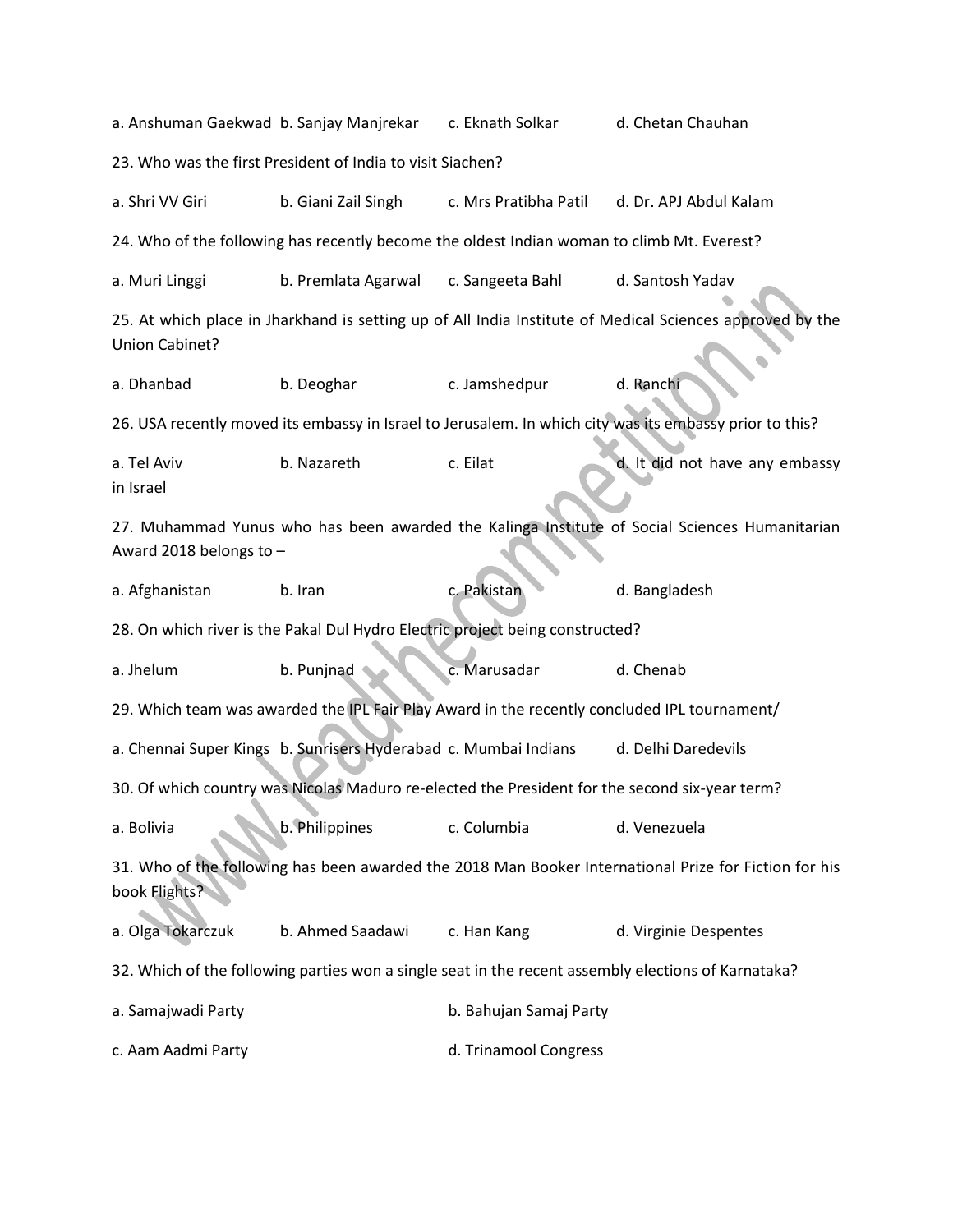33. At which of the following places has the setting up of National Institute of Mental Health and Rehalibitation approved by the Union Cabinet?

| a. Jabalpur                                                                                                          | b. Vadodara                                                                 | c. Bhopal         | d. Ranchi        |  |  |  |
|----------------------------------------------------------------------------------------------------------------------|-----------------------------------------------------------------------------|-------------------|------------------|--|--|--|
| 34. With which company has Patanjali tied up to Swadeshi Samriddhi SIM Cards?                                        |                                                                             |                   |                  |  |  |  |
| a. BSNL                                                                                                              | b. Airtel                                                                   | c. Jio            | d. Vodafone      |  |  |  |
| 35. AB de Villiers, the cricketer who retired recently played for which country?                                     |                                                                             |                   |                  |  |  |  |
| a. West Indies                                                                                                       | b. Australia                                                                | c. South Africa   | d. New Zealand   |  |  |  |
| 36. With which of the following events was Vikas Gowda associated?                                                   |                                                                             |                   |                  |  |  |  |
| a. Javelin                                                                                                           | b. Discus                                                                   | c. Shot put       | d. Long jump     |  |  |  |
|                                                                                                                      | 37. In which State is India's first central sports university being set up? |                   |                  |  |  |  |
| a. Manipur                                                                                                           | b. Tripura                                                                  | c. Mizoram        | d. Assam         |  |  |  |
| 38. Who of the following has been awarded the Dada Saheb Phalke foundation's Lifetime Achievement<br>Award for 2018? |                                                                             |                   |                  |  |  |  |
| a. Anupam Kher                                                                                                       | b. Shatrughan Sinha                                                         | c. Asrani         | d. Rakesh Roshan |  |  |  |
| 39. Who of the following has been awarded the CEAT International Cricketer of the Year for 2018?                     |                                                                             |                   |                  |  |  |  |
| a. Virat Kohli                                                                                                       | b. Shikhar Dhawan                                                           | c. Dinesh Karthik | d. MS Dhoni      |  |  |  |
| 40. World No Tobacco Day is observed on -                                                                            |                                                                             |                   |                  |  |  |  |
| a. 26 May                                                                                                            | b. 28 May                                                                   | c. 30 May         | d. 31 May        |  |  |  |
| 41. Which Indian wrestler was inducted into the WWE Hall of Fame recently?                                           |                                                                             |                   |                  |  |  |  |
| a. Gama                                                                                                              | b. Dara Singh                                                               | c. KD Jadhav      | d. Khali         |  |  |  |
| Answers                                                                                                              |                                                                             |                   |                  |  |  |  |

|       | 1. b $\vert$ 2. a $\vert$ | 3.c           | 4. b                  | 5.c           | 6. d  | 7. b          | 8. d l       | 9.d   | 10. a |
|-------|---------------------------|---------------|-----------------------|---------------|-------|---------------|--------------|-------|-------|
| 11.b  |                           | $12. d$ 13. d |                       | 14. a   15. a | 16.c  | 17. a         | 18.d         | 19. a | 20.d  |
| 21.c  | 22. a                     |               | 23. d   24. c   25. b |               |       | $26. a$ 27. d | 28.c $\vert$ | 29. c | 30. d |
| 31. a | 32. b                     | 33.c          | 34. a                 | 35. c $\vert$ | 36. b | 37. a $ $     | 38. d        | 39. a | 40.d  |
| 41. b |                           |               |                       |               |       |               |              |       |       |